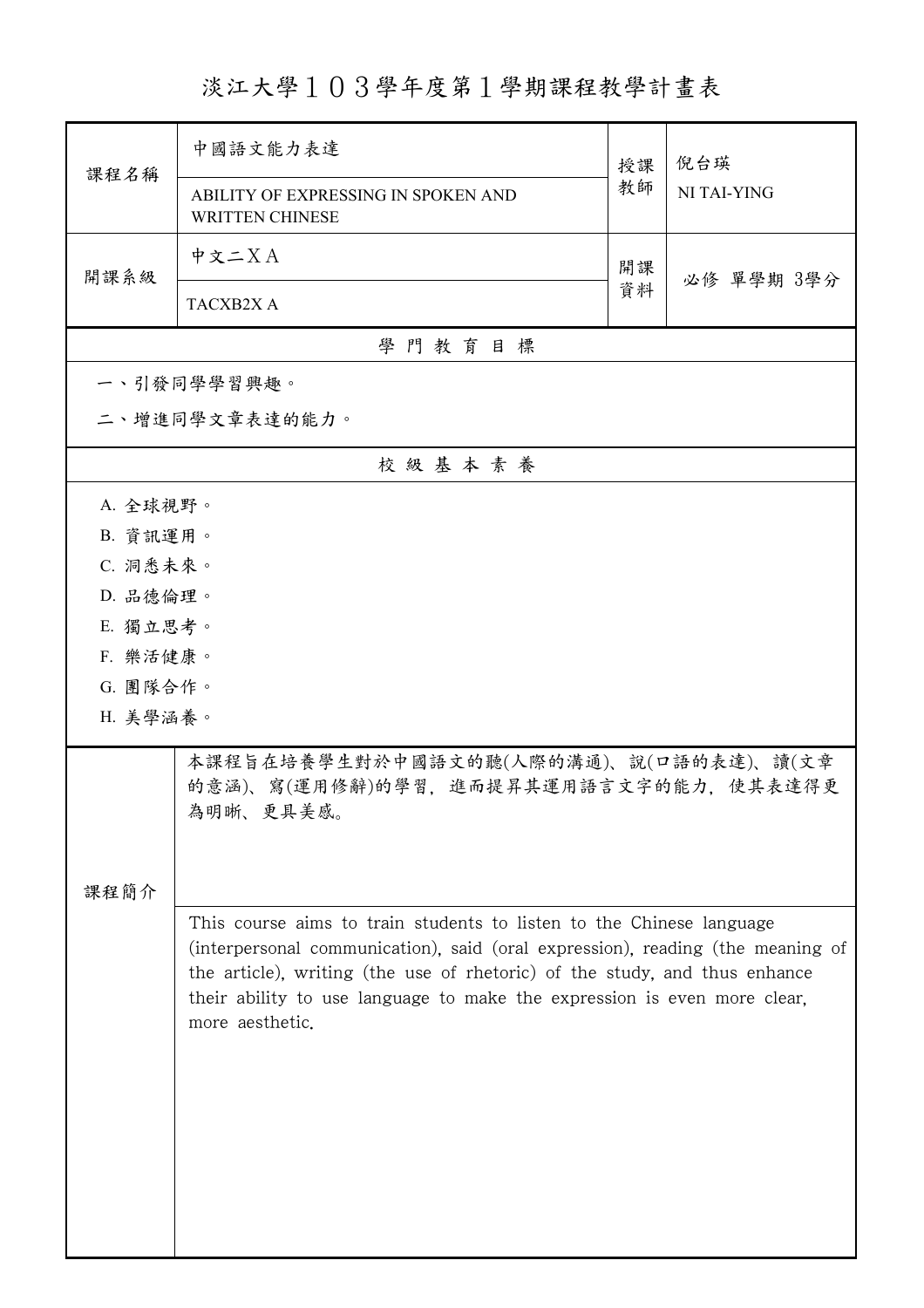本課程教學目標與目標層級、校級基本素養相關性 一、目標層級(選填): (一)「認知」(Cognitive 簡稱C)領域:C1 記憶、C2 瞭解、C3 應用、C4 分析、 C5 評鑑、C6 創造 (二)「技能」(Psychomotor 簡稱P)領域:P1 模仿、P2 機械反應、P3 獨立操作、 P4 聯結操作、P5 自動化、P6 創作 (三)「情意」(Affective 簡稱A)領域:A1 接受、A2 反應、A3 重視、A4 組織、 A5 內化、A6 實踐 二、教學目標與「目標層級」、「校級基本素養」之相關性:

 (一)請先將課程教學目標分別對應前述之「認知」、「技能」與「情意」的各目標層級, 惟單項教學目標僅能對應C、P、A其中一項。

 (二)若對應「目標層級」有1~6之多項時,僅填列最高層級即可(例如:認知「目標層級」 對應為C3、C5、C6項時,只需填列C6即可,技能與情意目標層級亦同)。

 (三)再依據所訂各項教學目標分別對應其「校級基本素養」。單項教學目標若對應 「校級基本素養」有多項時,則可填列多項「校級基本素養」。

(例如:「校級基本素養」可對應A、AD、BEF時,則均填列。)

| 序            | 教學目標(中文)                                                                                       | 教學目標(英文)                                                                                                                                                                                                                                                                                                                                                                                                  | 相關性  |             |
|--------------|------------------------------------------------------------------------------------------------|-----------------------------------------------------------------------------------------------------------------------------------------------------------------------------------------------------------------------------------------------------------------------------------------------------------------------------------------------------------------------------------------------------------|------|-------------|
| 號            |                                                                                                |                                                                                                                                                                                                                                                                                                                                                                                                           | 目標層級 | 校級基本素養      |
| $\mathbf{1}$ | 1能培養說話的藝術與技巧。<br>2詞語句段的理解<br>3篇章結構的安排<br>4文學寫作的分析與鑑賞<br>5語文應用的常識<br>6文章、文案的撰寫與創發<br>7能夠說寫表達與應用 | 1. From talking to cultivate<br>the art of speaking skills<br>2. The understanding of the<br>word statement in paragraph<br>3. Chapter in the structure of<br>the arrangements<br>4. The analysis and<br>appreciation of literature and<br>writing<br>5. Common sense use of<br>language<br>6.Copy writing and creativity<br>in the articles<br>7. Able to say that written<br>expression and application | A6   | <b>DEGH</b> |
| 2            | 1. 能培養說話的藝術與技巧<br>2. 詞語句段的理解<br>3. 篇章結構的安排<br>4. 文學寫作的分析與鑑賞<br>5. 語文應用的常識<br>6. 文章、文案的撰寫與創發    | 1. From talking to cultivate<br>the art of speaking skills<br>2. The understanding of the<br>word statement in paragraph<br>3. Chapter in the structure of<br>the arrangements<br>4. The analysis and<br>appreciation of literature and<br>writing<br>5. Common sense use of<br>language<br>6. Copy writing and creativity<br>in the articles                                                             | C6   | <b>DEGH</b> |
|              |                                                                                                |                                                                                                                                                                                                                                                                                                                                                                                                           |      |             |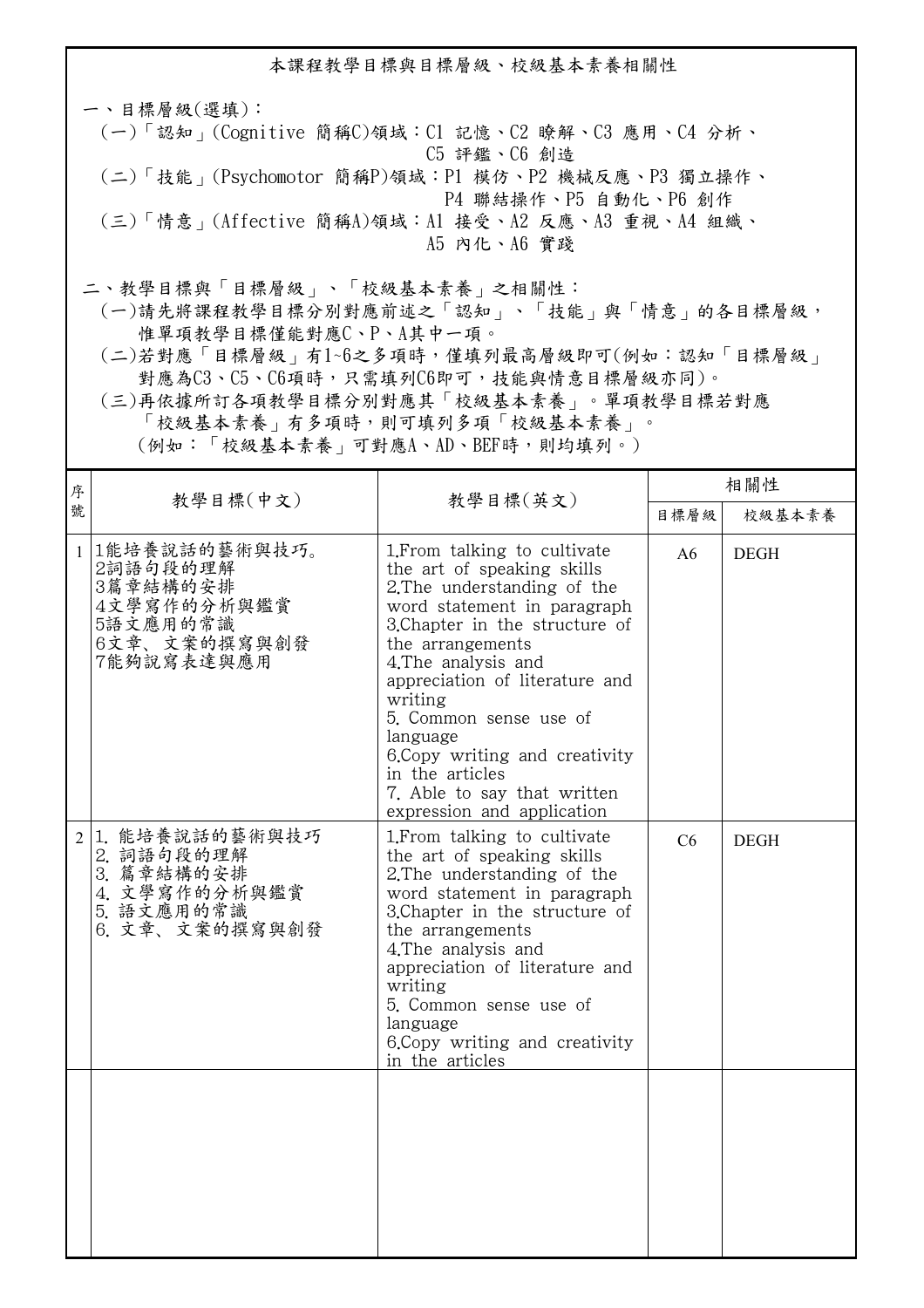|        | 1. 能培養說話的藝術與技巧                    |                                                            |        |             |
|--------|-----------------------------------|------------------------------------------------------------|--------|-------------|
|        | 2. 詞語句段的理解                        | 1. From talking to cultivate<br>the art of speaking skills | A6     | <b>DEGH</b> |
|        | 3. 篇章結構的安排                        | 2. The understanding of the                                |        |             |
|        | 4. 文學寫作的分析與鑑賞                     | word statement in paragraph                                |        |             |
|        | 5. 語文應用的常識                        | 3. Chapter in the structure of                             |        |             |
|        | 6. 文章、文案的撰寫與創發                    | the arrangements                                           |        |             |
|        |                                   | 4. The analysis and                                        |        |             |
|        |                                   | appreciation of literature and                             |        |             |
|        |                                   | writing                                                    |        |             |
|        |                                   | 5. Common sense use of                                     |        |             |
|        |                                   | language                                                   |        |             |
|        |                                   | 6. Copy writing and creativity                             |        |             |
|        |                                   | in the articles                                            |        |             |
|        | 41.能培養說話的藝術與技巧                    | 1. From talking to cultivate                               | C6     | <b>DEGH</b> |
|        | 2. 詞語句段的理解                        | the art of speaking skills                                 |        |             |
|        | 3. 篇章結構的安排                        | 2. The understanding of the                                |        |             |
|        | 4. 文學寫作的分析與鑑賞                     | word statement in paragraph                                |        |             |
|        | 5. 語文應用的常識                        | 3. Chapter in the structure of                             |        |             |
|        | 6. 文章、文案的撰寫與創發                    | the arrangements                                           |        |             |
|        |                                   | 4. The analysis and                                        |        |             |
|        |                                   | appreciation of literature and                             |        |             |
|        |                                   | writing                                                    |        |             |
|        |                                   | 5. Common sense use of                                     |        |             |
|        |                                   | language                                                   |        |             |
|        |                                   | 6. Copy writing and creativity<br>in the articles          |        |             |
|        |                                   |                                                            |        |             |
|        |                                   | 教學目標之教學方法與評量方法                                             |        |             |
| 序      |                                   |                                                            |        |             |
| 號      | 教學目標                              | 教學方法                                                       |        | 評量方法        |
|        |                                   |                                                            |        |             |
|        | 1能培養說話的藝術與技巧。                     | 講述、討論、賞析、模擬、實                                              |        | 紙筆測驗、實作、報   |
|        |                                   |                                                            |        |             |
|        | 2詞語句段的理解                          | 作                                                          | 告、上課表現 |             |
|        | 3篇章結構的安排                          |                                                            |        |             |
|        | 4文學寫作的分析與鑑賞                       |                                                            |        |             |
|        | 5語文應用的常識                          |                                                            |        |             |
|        | 6文章、文案的撰寫與創發<br>7能夠說寫表達與應用        |                                                            |        |             |
|        |                                   |                                                            |        |             |
| 2      | 1. 能培養說話的藝術與技巧                    | 講述、討論、賞析、模擬、實                                              |        | 紙筆測驗、實作、報   |
|        | 2. 詞語句段的理解                        | 作                                                          | 告、上課表現 |             |
|        | 3. 篇章結構的安排<br>4. 文學寫作的分析與鑑賞       |                                                            |        |             |
|        | 5. 語文應用的常識                        |                                                            |        |             |
|        | 6. 文章、文案的撰寫與創發                    |                                                            |        |             |
|        | 1. 能培養說話的藝術與技巧                    | 講述、討論、賞析、實作、問                                              |        | 紙筆測驗、實作、報   |
|        | 2. 詞語句段的理解                        | 題解決                                                        | 告、上課表現 |             |
|        | 3. 篇章結構的安排                        |                                                            |        |             |
|        | 4. 文學寫作的分析與鑑賞                     |                                                            |        |             |
|        | 5. 語文應用的常識                        |                                                            |        |             |
|        | 6. 文章、文案的撰寫與創發                    |                                                            |        |             |
| 4      | 1. 能培養說話的藝術與技巧                    | 講述、討論、賞析、實作                                                |        | 紙筆測驗、實作、報   |
|        | 2. 詞語句段的理解                        |                                                            | 告、上課表現 |             |
|        | 3. 篇章結構的安排                        |                                                            |        |             |
|        | 4. 文學寫作的分析與鑑賞                     |                                                            |        |             |
|        | 5. 語文應用的常識                        |                                                            |        |             |
|        | 6. 文章、文案的撰寫與創發                    | 授課進度表                                                      |        |             |
|        |                                   |                                                            |        |             |
| 週<br>次 | 日期起訖                              | 內 容 (Subject/Topics)                                       |        | 備註          |
|        | $103/09/15$ ~<br>公佈教學計劃綱要、課程介紹暨導論 |                                                            |        |             |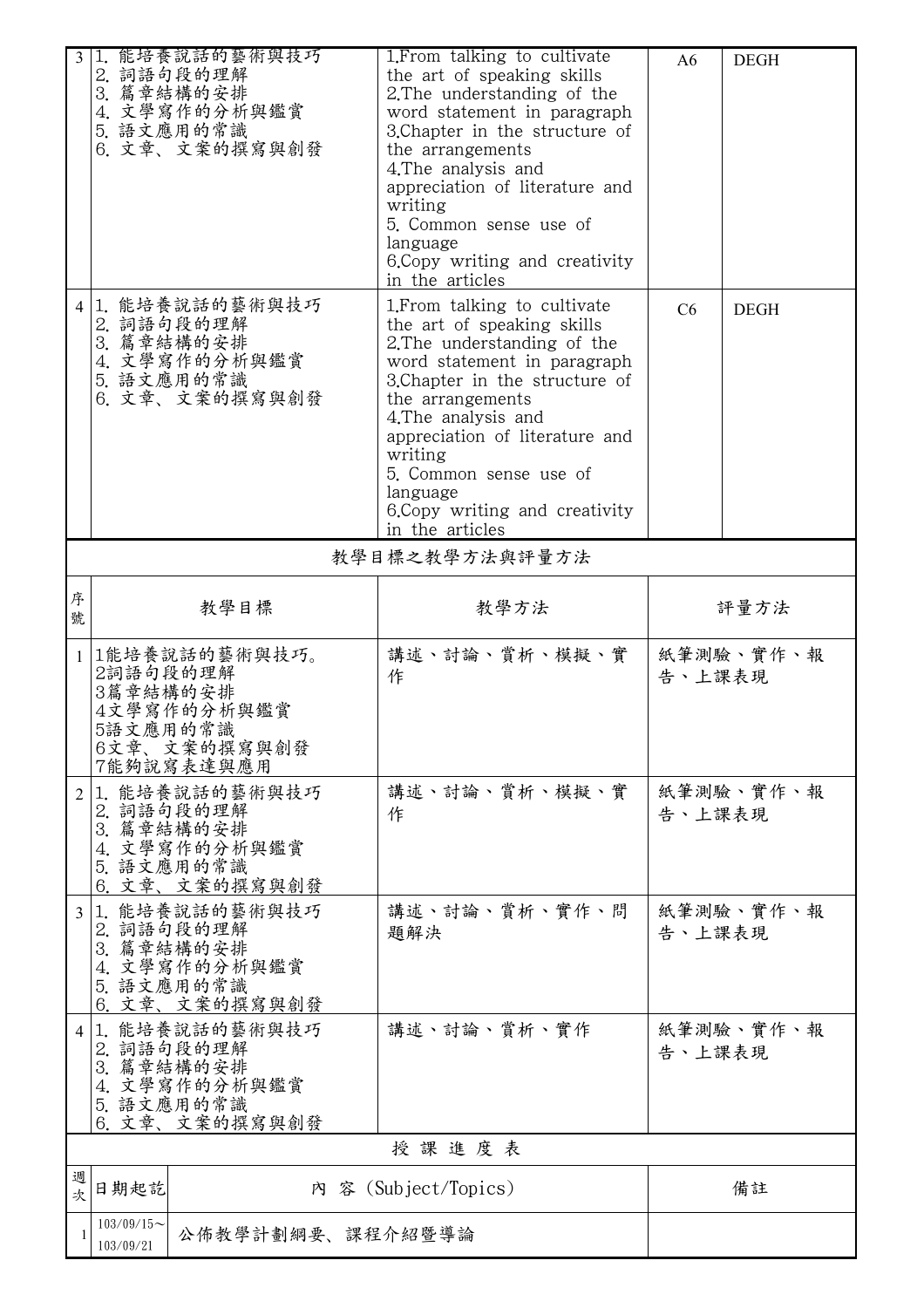| 2  | $103/09/22$ ~<br>103/09/28    | 聽與看:人際溝通的影片欣賞--電影文學                                                                                                                                                     |  |
|----|-------------------------------|-------------------------------------------------------------------------------------------------------------------------------------------------------------------------|--|
| 3  | $103/09/29$ ~<br>103/10/05    | 中國語言概述與口語表達                                                                                                                                                             |  |
| 4  | $103/10/06 \sim$<br>103/10/12 | 中國語言概述與口語表達                                                                                                                                                             |  |
| 5  | $103/10/13$ ~<br>103/10/19    | 中國語文與藝術的表達                                                                                                                                                              |  |
| 6  | $103/10/20$ ~<br>103/10/26    | 中國語文的傳統藝術表達                                                                                                                                                             |  |
| 7  | $103/10/27$ ~<br>103/11/02    | 中國語言、文字與文學的關係                                                                                                                                                           |  |
| 8  | $103/11/03$ ~<br>103/11/09    | 中國語文的特性                                                                                                                                                                 |  |
| 9  | $103/11/10$ ~<br>103/11/16    | 中國語文的語理分析                                                                                                                                                               |  |
| 10 | $103/11/17$ ~<br>103/11/23    | 期中考試週                                                                                                                                                                   |  |
| 11 | $103/11/24$ ~<br>103/11/30    | 中國語文的修辭技巧-詩歌與散文                                                                                                                                                         |  |
| 12 | $103/12/01$ ~<br>103/12/07    | 中國語文的修辭技巧-小說與戲劇                                                                                                                                                         |  |
| 13 | $103/12/08$ ~<br>103/12/14    | 中國文學作品鑑賞分析                                                                                                                                                              |  |
| 14 | $103/12/15$ ~<br>103/12/21    | 中國文學作品鑑賞分析                                                                                                                                                              |  |
| 15 | $103/12/22$ ~<br>103/12/28    | 中國語文的寫作技巧-1.文學寫作:報導文學                                                                                                                                                   |  |
| 16 | $103/12/29$ ~<br>104/01/04    | 中國語文的寫作技巧-2.文學寫作:漫畫創作                                                                                                                                                   |  |
| 17 | $104/01/05$ ~<br>104/01/11    | 關於自薦函-如何自我編輯與編輯自我-生活應用                                                                                                                                                  |  |
| 18 | $104/01/12$ ~<br>104/01/18    | 期末考試週                                                                                                                                                                   |  |
|    | 修課應                           |                                                                                                                                                                         |  |
|    | 注意事項                          |                                                                                                                                                                         |  |
|    | 教學設備                          | 電腦                                                                                                                                                                      |  |
|    | 教材課本                          | 1中國語文能力表達 2.自訂講義                                                                                                                                                        |  |
|    |                               |                                                                                                                                                                         |  |
|    | 參考書籍                          | 1. 語言與人生《遠流·Dr. S. I. Hayakawa 鄧海珠譯》<br>2. 語理分析的思考方法《李天命. 鵝湖出版》<br>3. 創意與非創意表達《淡江大學林保淳等. 里仁出版》<br>4. 修辭學《黃慶萱. 三民書局》<br>5. 表達的技術《蔡謀芳. 文史哲出版社》<br>6. 應用文《成惕軒 張仁青. 文史哲出版社》 |  |
|    |                               |                                                                                                                                                                         |  |